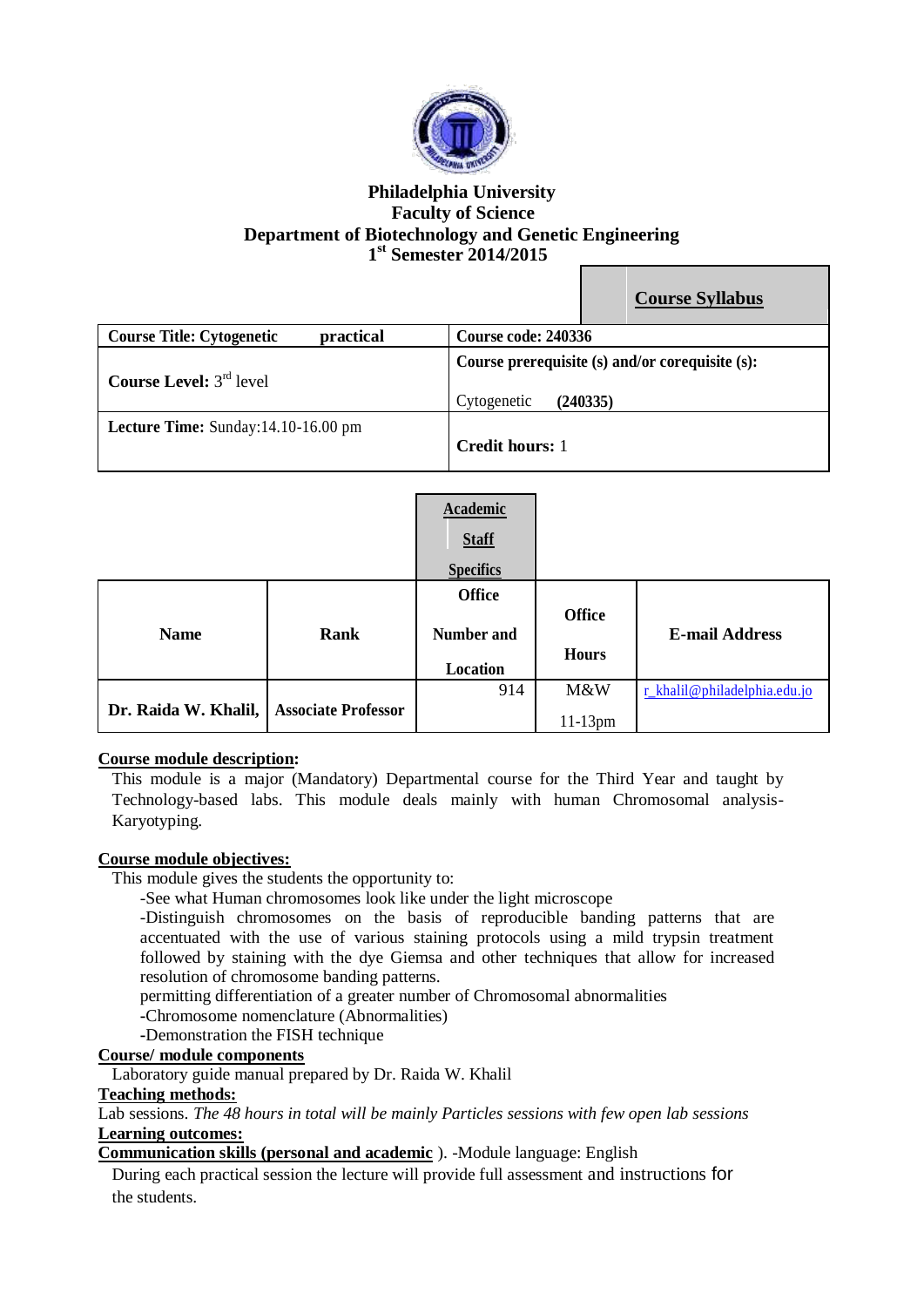Further assessments provided in the open lab sessions, which will be assigned by the lab demonstrator.

-the students have the option to submit their module activities either by email or submitting by hand

-the students are welcome to share open discussions through the net

# **Practical and subject specific skills (Transferable Skills).**

 Ability to work with Human samples and the ability to obtain, record, observe and analyze information in the laboratory.

# **Assessment instruments**

| <b>Allocation of Marks</b>                 |             |  |
|--------------------------------------------|-------------|--|
| <b>Assessment Instruments</b>              | <b>Mark</b> |  |
| Mid term exam                              | 30%         |  |
| Final examination: 50 marks                | 40%         |  |
| Reports, Quizzes and Home works, open labs | 30%         |  |
| `otal                                      | 100         |  |

# **Course/module academic calendar**

| Week | Basic and support material to be covered           |
|------|----------------------------------------------------|
| (1)  | <b>Safety manual</b>                               |
|      | Cytogenetic Analysis of human Peripheral Blood     |
|      | Regular procedure for culturing of human blood     |
| (2)  | Cytogenetic Analysis of human Peripheral Blood     |
|      | Harvesting of Blood culture                        |
| (3)  | Cytogenetic Analysis of Human Peripheral Blood     |
|      | Slide preparation                                  |
| (4)  | Cytogenetic Analysis of Peripheral Blood           |
|      | G-Banding (Using trypsin)                          |
| (5)  | The standard karyotype Chromosome number and       |
|      | banding patterns Idiograms                         |
| (6)  | <b>Cytogenetic Analysis of Peripheral Blood</b>    |
|      | C-Banding constitutive Heterochromatin banding     |
| (7)  | <b>Midterm Exam</b>                                |
|      |                                                    |
| (8)  | The standard karyotype Chromosome                  |
|      | number and banding patterns Idiograms using light  |
|      | Microscope                                         |
|      | <b>Continue--The standard karyotype Chromosome</b> |
| (9)  | number,                                            |
|      | banding patterns (Light microscope)                |
| (10) | <b>High Resolution Chromosome Analysis of</b>      |
|      | Peripheral Blood) and Cytogenetic abnormalities    |
| (11) | Continue---High Resolution Chromosome Analysis of  |
|      | Peripheral Blood) and Cytogenetic abnormalities    |
|      | Experimental applications and Nomenclature.        |
| (12) | Molecular Cytogenetic Fluorescence In Situ         |
|      | (Hybridization (FISH                               |